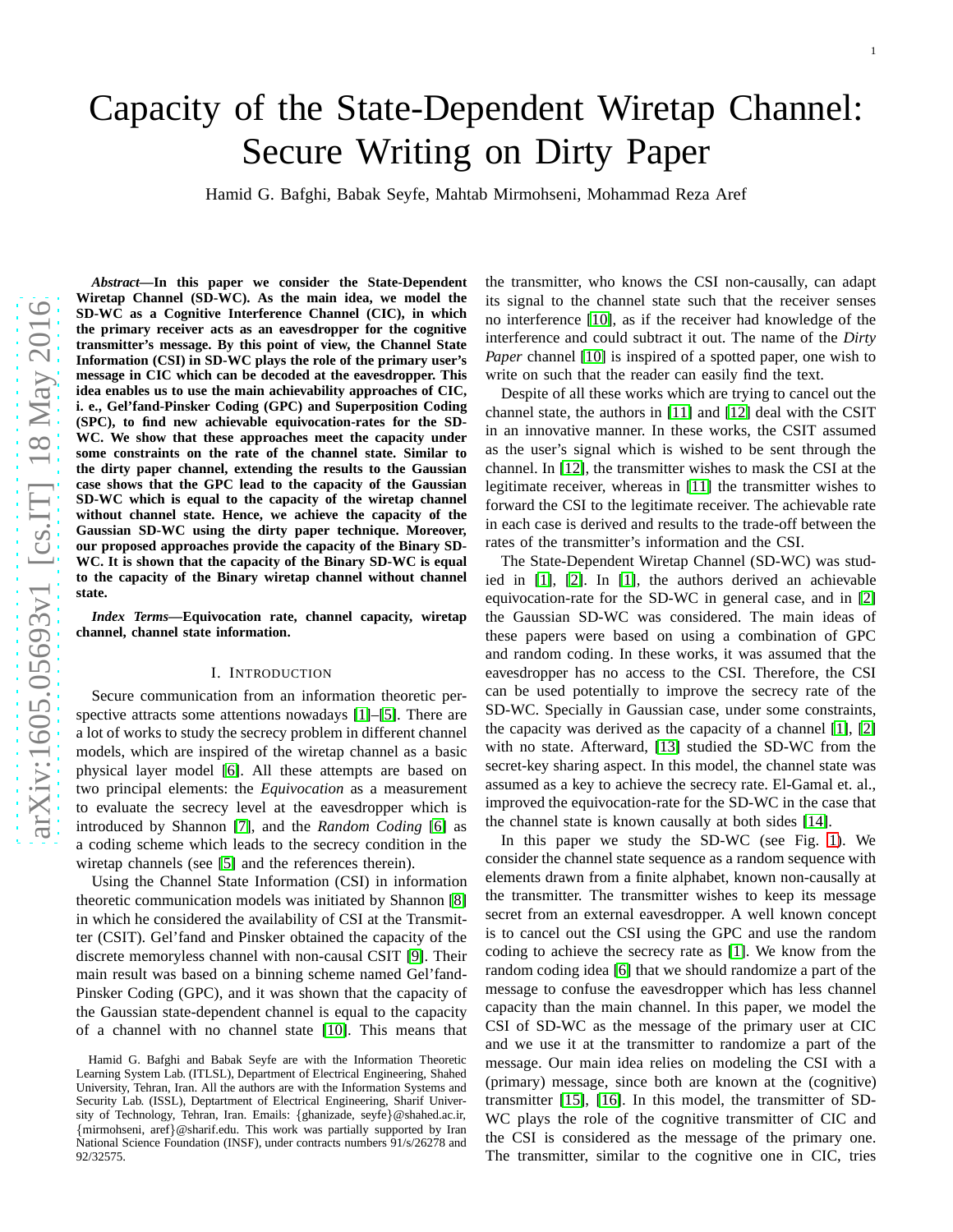

<span id="page-1-0"></span>Fig. 1. The State-Dependent Wiretap Channel (SD-WC) in which the channel state is assumed to be known non-causally at the transmitter.

to cancel out the CSI, equivalently the primary message, at its destination with low enough information leakage of its message to the eavesdropper, i. e., the primary receiver in CIC. Then, we use the rate splitting and the interference cancelation schemes as CICs in [\[15\]](#page-8-12), [\[16\]](#page-8-13), i. e., GPC and Superposition Coding (SPC), to achieve the secrecy rate for the SD-WC. At first, using these two coding schemes, we derive two new achievable equivocation-rates for the SD-WC. Then, we prove that these achievable equivocation-rates meet the secrecy capacity under some constraints. As an example, we show that the derived equivocation-rates meet the capacity in the binary SD-WC. Afterward, we use these results in the Gaussian SD-WC. We prove that the achievable equivocationrates for the SD-WC lead to the secrecy capacity using the *Dirty Paper Coding* (DPC) [\[10\]](#page-8-6) approach. On account of this result, we call this approach as *secure writing on dirty paper* to point to the problem of writing a message on a sheet of paper covered with independent dirt spots, such that the reader can distinguish the message, but the eavesdropper cannot do that.

The rest of the paper is organized as follows. In Section II the channel model is introduced. In Section III the encoding strategy for the point to point state-dependent communication channel is explained. The main results on the achievable equivocation-rates, the capacity of the SD-WC and the binary example are presented in Section IV. In Section V, using DPC, the capacity of the Gaussian SD-WC is derived and the paper is concluded with some discussions in the last section.

#### II. CHANNEL MODEL, DEFINITIONS AND PRELIMINARIES

First, we clear our notation in this paper. Let  $\mathcal X$  be a finite set. Denote its cardinality by |X|. If we consider  $\mathcal{X}^N$ , its members are  $x^N = (x_1, x_2, \dots, x_N)$ , where subscripted letters denote the components and superscripted letters denote the vector. A similar convention applies to random vectors and random variables, which are denoted by uppercase letters. Denote the zero mean Gaussian random variable with variance P by  $\mathcal{N}(0, P)$ . A Bernoulli random variable X with  $Pr{X = 1} = P$  is denoted by  $X \sim B(P)$ .

Consider the channel model shown in Fig. [1.](#page-1-0) Assume that the state information of the channel, i.e.,  $S_i$ ,  $1 \le i \le N$ is known at the transmitter non-causally. The transmitter sends the message W which is uniformly distributed on the set  $W \in \{1, \ldots, M\}$  to the legitimate receiver in N channel uses. Based on the w and  $s^N$ , the transmitter generates the codeword  $x^N$  to transmit through the channel. The decoder at the legitimate receiver makes an estimation of the transmitted message  $\hat{w}$  based on the channel output  $y^N$ ; and  $z^N$  is the corresponding output at the eavesdropper. The channel is memoryless, i.e.,

$$
p(y^N, z^N | x^N, s^N) = \prod_{i=1}^N p(y_i, z_i | x_i, s_i).
$$
 (1)

The secrecy level of the transmitter's message at the eavesdropper is measured by normalized equivocation:

$$
R_e^{(N)} = \frac{1}{N} H(W|Z^N, S^N),
$$
\n(2)

in which we assume that the eavesdropper can decode the CSI. The average probability of error  $P_e$  is given by

$$
P_e = \frac{1}{M} \sum_{i=1}^{M} Pr(\hat{w}(Y^N) \neq w).
$$
 (3)

We define the rate of the transmission to the intended receiver to be

$$
R = \frac{\log M}{N}.\tag{4}
$$

The rate-pair  $(R, R_e)$  is achievable if for any  $0 \le \epsilon \le 1$  there exists an  $(M, N, P_e)$  code such that  $P_e \leq \epsilon$ , and the secrecy rate  $R_e$  is

$$
0 \le R_e \le \liminf_{N \to \infty} R_e^{(N)}.
$$
 (5)

We define the *perfect secrecy condition* as the case in which we have  $R \le R_e$ . Thus, under this condition, the sent message to the legitimate receiver must be secure.

### III. OVERVIEW OF ENCODING STRATEGY

Consider SD-WC in Fig. [1.](#page-1-0) Assume that the channel state  $S$ plays the role of the codebook of rate  $R_S = I(S; Y)$ interfering with the communication of message  $W$  at the rate  $R = I(X; Y)$ . As proposed in [\[17\]](#page-8-14), two coding strategy can be used for this scenario: GPC scheme and SPC depending on the interference's rate  $R<sub>S</sub>$ . When  $R<sub>S</sub>$  is small, it can be exploited for achieving the higher rates using the SPC. Using the GPC, the interference is considered as a codebook with rate  $R<sub>S</sub>$ . The following lemma expresses the result of using these two coding schemes. This lemma is used to derive the achievable equivocation-rate for the SD-WC in the next section.

<span id="page-1-1"></span>*Lemma 1:* [\[17,](#page-8-14) Lemma 1] The following rate is achievable for a point to point communicating system with non-causal CSIT

$$
R \le \max_{P_{U|S}, x(u,s)} \min\{I(X;Y|S),
$$
  
max $\{I(U, S; Y) - R_S, I(U; Y) - I(U; S)\}\}.$  (6)

*Outline Of the Proof:* This lemma is proved in [17, Appendix B]. For the case  $I(S; U, Y) \leq R_S \leq H(S)$ , the second term of [\(6\)](#page-1-1) is achievable using the GPC. For  $R_S \leq I(S; U, Y)$ , the first term in [\(6\)](#page-1-1) is achievable using the SPC.

*Remark 1:* Interestingly, in the case  $R_S \leq I(S; U, Y)$ , the receiver decodes both the messages and the channel state, i. e., the interference. A related model in which both data and the channel state are decoded at the receiver was considered by [\[11\]](#page-8-7).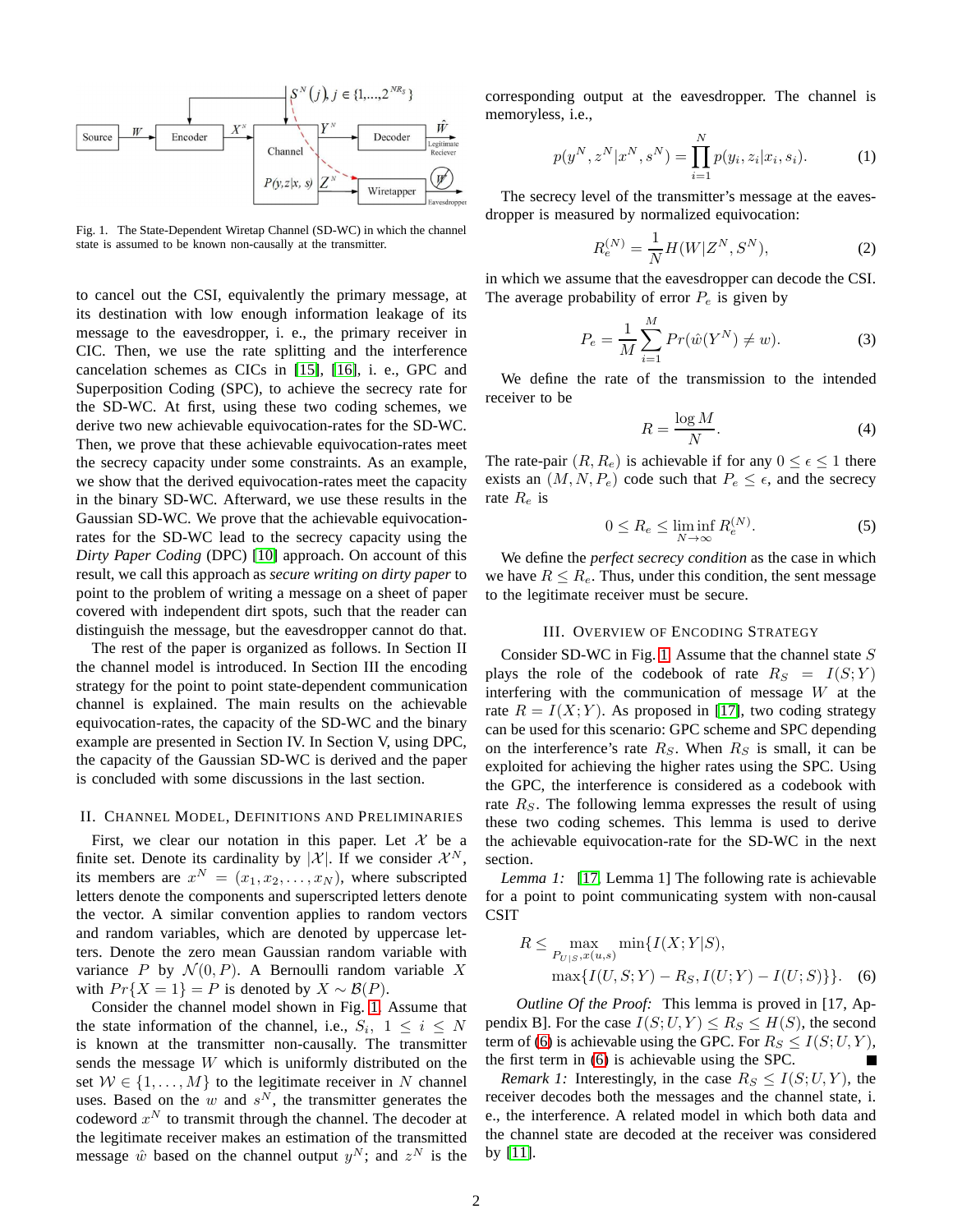

Fig. 2. Gel'fand-Pinsker Coding (GPC) scheme for the case min $\{I(S; U; Y); I(S; V; Y|U)\} \le R_S \le H(S)$ .

#### <span id="page-2-1"></span>IV. RESULTS ON THE CAPACITY OF THE SD-WC

In this section, we provide two achievable equivocationrates for the SD-WC, shown in Fig. [1,](#page-1-0) in two cases, i. e., GPC and SPC.

#### *A. Gel'fand-Pinsker Coding (GPC)*

Assume that  $V$  and  $U$  are two random variables to construct the private and the common messages, respectively. In the case that  $\min\{I(S; U, Y), I(S; V, Y | U)\}\leq R_S \leq H(S)$ , using GPC and the rate splitting, we have the following lemma for the achievable equivocation-rate of the SD-WC.

<span id="page-2-0"></span>*Lemma 2 (Achievable equivocation-rate using GPC):* The set of rates  $(R, R_1, R_2, R_e)$  satisfying

$$
\mathcal{R}^{GPC} = \bigcup_{P(T)P(S,U,V,X|T)P(Y,Z|X,S)} \{R, R_1, R_2, R_e\} : \\
R = R_1 + R_2 \\
R_1 \le I(V;Y|U,T) - I(V;S|U,T), \\
R \le I(V,U;Y|T) - I(V,U;S|T), \\
R_e \le I(V;Y|U,T) - I(V;S,Z|U,T),
$$
\n(7)

is achievable for SD-WC, in which the equations in the righthand-sides of  $(7)$  are non-negative and T is a time-sharing random variable.

*Outline of the Proof:* The details of the proof are relegated to the Appendix A based on the result of [\[15\]](#page-8-12). As an outline, the message  $W$  is split into two messages  $W_1$  and  $W_2$ with denoted rates  $R_1$  and  $R_2$ , respectively. In our scheme,  $W_2$ can be decoded at the eavesdropper and does not contribute to the secrecy level of W at the eavesdropper. Therefore,  $W_1$ may be hidden from the unintended receiver. We model SD-WC with a CIC with a confidential message [\[15\]](#page-8-12), in which the message of the primary transmitter plays the role of CSI and the transmitter who knows CSI, can be considered as the cognitive transmitter. By this setting, the proof of Lemma [2](#page-2-0) is deduced from the proof of [\[15,](#page-8-12) Theorem 1] in which a cognitive radio tries to communicate with a related destination through a main channel which belongs to a primary transmitter-receiver pair. Therefore, the transmitter in SD-WC (similar to the cognitive transmitter in CIC), can cancel the channel state out at the corresponding receiver, using the known CSI. The transmitter uses rate splitting scheme and GPC by binning  $U$  against the channel state  $S$ , and binning  $V$ against  $S$  conditioned on  $U$ . The GPC structure is shown in Fig. [2.](#page-2-1)



<span id="page-2-2"></span>Fig. 3. Superposition Coding (SPC) scheme for the case  $R_S \leq$  $\min\{I(S; U; Y); I(S; V; Y|U)\}.$ 

The perfect secrecy condition using the GPC scheme is derived as follows.

*Theorem 1 (Perfect secrecy condition using GPC):* In the case that  $\min\{I(S; U, Y), I(S; V, Y | U)\} \leq R_S \leq H(S)$ , the perfect secrecy rate  $R_{ps}^{GPC}$  satisfying

<span id="page-2-4"></span>
$$
\mathcal{R}_{ps}^{GPC} = \bigcup_{P_{U,V,S}P_{X|U,V,S}P_{Y,Z|X,S}}\n\Big\{R_e \le \min\{I(V,U;Y) - I(V,U;S),\n\quad I(V;Y|U) - I(V;S,Z|U)\}\Big\},
$$
\n(8)

is achievable for the SD-WC.

*Proof:* The proof of the theorem is strictly deduced from Lemma 2 applying perfect secrecy condition and using Fourier-Motzkin elimination [\[3\]](#page-8-15).

*Corollary 1:* The following rate

$$
\mathcal{R} = \max_{P_{U,V,S} P_{X|U,V,S} P_{Y,Z|X,S}} I(V;Y|S)
$$

$$
-\max\{I(V;Z|S), H(S|Y)\},
$$
(9)

is an achievable secrecy rate for the SD-WC.

*Proof:* Substituting  $U = S$  in the proof of the Corollary 1 means that the transmitter sends the channel state  $S$  as a part of its message. Thus, the channel state can be decoded at the legitimate receiver. This setting is similar to the one proposed by [\[11\]](#page-8-7), in which the transmitter sends its data and the information about the channel state to the receiver, without secrecy issue.

*Remark 2:* The proof of the corollary is deduced directly from Theorem 1 by substituting  $U = S$  and using Fourier-Motzkin elimination [\[3\]](#page-8-15). Note that the transmitter which knows CSI non-causally can use the channel state ransom variable  $S$  as part of its message, i. e., the common one.

#### *B. Superposition Coding (SPC)*

Consider the case  $R_S \leq \min\{I(S; U, Y), I(S; V, Y | U)\}.$ From Lemma 1, we can superimpose  $U^N$  and  $V^N$  against  $S^N$ instead of using GPC. To derive the perfect secrecy rate for the SD-WC in this case, first we present the following lemma.

<span id="page-2-3"></span>*Lemma 3 (Achievable equivocation-rate using SPC):* In the case that  $R_S \leq \min\{I(S; U, Y), I(S; V, Y | U)\}\$ , the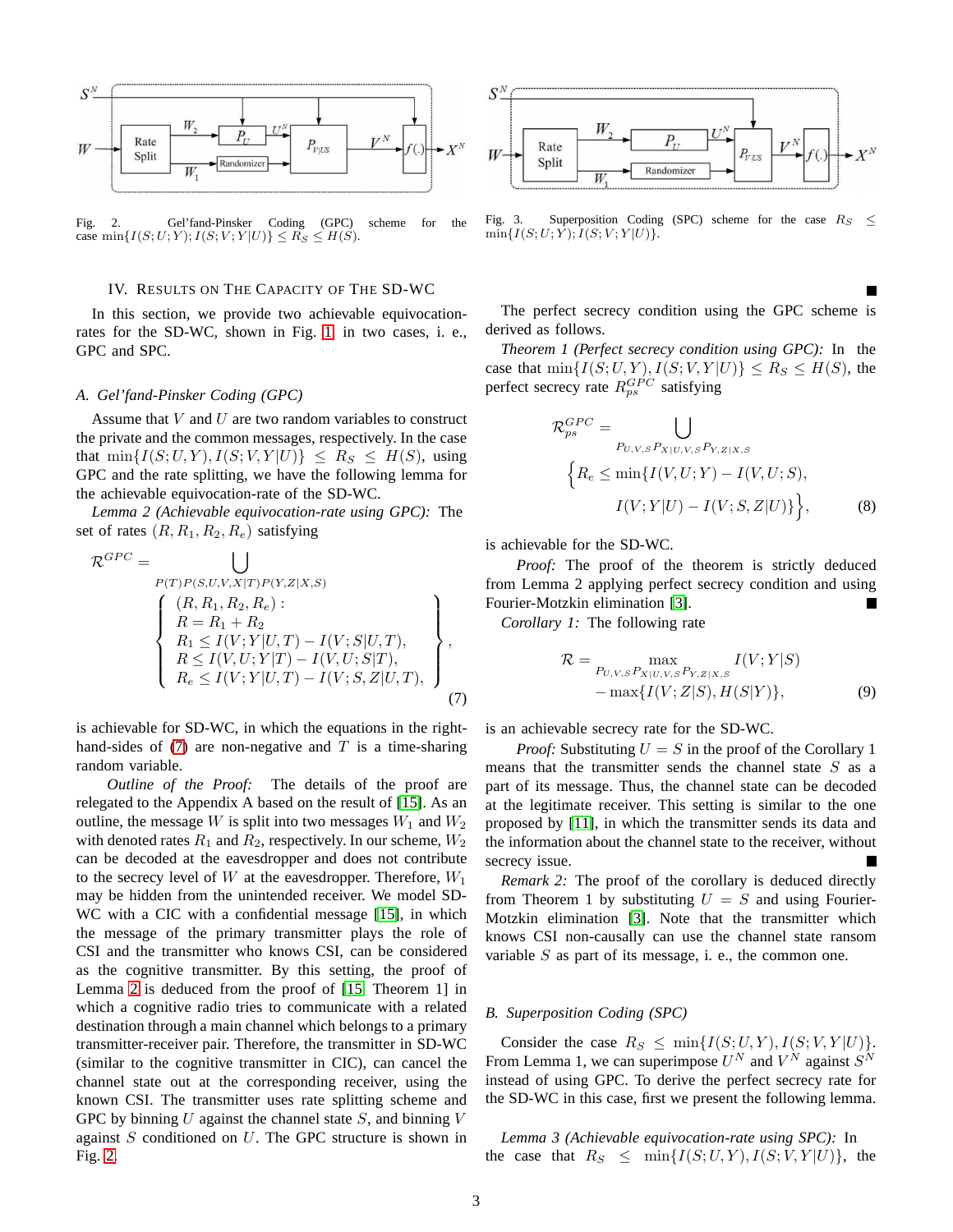

<span id="page-3-0"></span>Fig. 4. The results of the theorems 1 and 2, respect to the channel state information rate  $R<sub>S</sub>$ .

following equivocation-rate is achievable for the SD-WC:

$$
\mathcal{R}^{SPC} = \bigcup_{P_{U,V,S}P_{X|U,V,S}P_{Y,Z|X,S}}\n\left\{\n\begin{array}{l}\n(R, R_e): \\
R \le I(U, V; Y|S) \\
R_e \le I(V; Y|U, S) - I(V; Z|U, S)\n\end{array}\n\right\}.
$$
\n(10)

*Outline of the Proof:* The transmitter splits its message W into two components  $W_1$  and  $W_2$  with denoted rates  $R_1$  and  $R_2$ , respectively. Modeling SD-WC with a CIC with confidential message [\[16\]](#page-8-13), the proof of the lemma is deduced from the proof of the [\[16,](#page-8-13) Theorem 1] in which the cognitive transmitter superimposes its message on the primary transmitter's message. In our approach, the transmitter superimposes its message on the channel state sequence  $S$  to derive the achievable equivocation-rate for the SD-WC. The encoding structure in this case is shown in Fig. [3.](#page-2-2) More details on the proof are relegated to the Appendix B.

Thus, using the superposition coding scheme, the following theorem presents the perfect secrecy condition for the SD-WC.

<span id="page-3-2"></span>*Theorem 2 (Perfect secrecy condition using SPC):* In the case  $R_S \leq \min\{I(S; U, Y), I(S; V, Y | U)\}$ , the perfect secrecy rate  $R_{ps}^{SPC}$  satisfying

$$
\mathcal{R}_{ps}^{SPC} = \bigcup_{P_{U,V,S}P_{X|U,V,S}P_{Y,Z|X,S}} \left\{ R_e \le I(V;Y|U,S) - I(V;Z|U,S) \right\}, \tag{11}
$$

is achievable for SD-WC.

*Proof:* The proof is strictly deduced from the Lemma [3](#page-2-3) applying perfect secrecy condition and using Fourier- Motzkin elimination.

Fig. [4](#page-3-0) shows the conditions of using GPC and SPC in theorems 1 and 2 respect to the CSI rate  $R<sub>S</sub>$ .

*Corollary 2:* The rate

$$
\mathcal{R} = \max_{P_{U,V,S} P_{X|U,V,S} P_{Y,Z|X,S}} \{ I(V;Y|S) - I(V;Z|S) \}, (12)
$$

is an achievable secrecy rate for the SD-WC in the case that  $R_S \le \min\{I(S; U, Y), I(S; V, Y | U)\}.$ 

*Proof:* The proof of the corollary is deduced directly from Theorem 2 by substituting  $U = \emptyset$  and using Fourier-Motzkin elimination [\[3\]](#page-8-15).

## *C. Capacity of the SD-WC*

Now, we have the following theorem to explain the secrecy capacity of the SD-WC in general case.

*Theorem 3 (Secrecy Capacity):* In the cases that

$$
R_S \le \min\{I(S; U, Y), I(S; V, Y|U)\},\tag{13}
$$

or

$$
R_S \ge \max\left\{\min\{I(S; U, Y), I(S; V, Y|U)\},\right.\
$$

$$
I(V, U; S) - I(U; Y|S) - I(V; Z|S)\right\},\tag{14}
$$

the secrecy capacity  $(C<sub>S</sub>)$  of the SD-WC is as follows

$$
C_{S} = \max_{P_{S}P_{U,V|S}P_{X|U,V,S}P_{Y,Z|X,S}} \left\{ I(V;Y|U,S) - I(V;Z|U,S) \right\}.
$$
 (15)

*Proof:* The achievability of [\(15\)](#page-3-1) is derived directly from Theorem 1 and Theorem 2. In more detail, in the case that  $R_S \le \min\{I(S; U, Y), I(S; V, Y | U)\}\$ , the rate [\(15\)](#page-3-1) is achievable for the SD-WC by using SPC as Theorem [2.](#page-3-2) In the case that  $\max{\min\{I(S; U, Y), I(S; V, Y | U)\}, I(V, U; S)}$  $I(U;Y|S) - I(V;Z|S) \leq R_S$ , GPC achieves the rate [\(15\)](#page-3-1), by using Theorem [1](#page-2-4) and substituting  $U = (U, S)$ . The converse proof is relegated to the Appendix C.

*Remark 3:* The capacity of the SD-WC in Theorem [3,](#page-3-1) in the case that  $U = S = \emptyset$ , is reduced to the capacity of the wiretap channel without channel state information.

<span id="page-3-3"></span>*Corollary 3:* In the case that Y is more capable than Z, i. e.,  $I(X;Y|U) \geq I(X;Z|U)$  for all  $p(x)$ , and under the conditions  $(13)$ – $(14)$ , the secrecy capacity of the SD-WC is as follows

$$
C_S = \max_{P_S P_{X|S} P_{Y,Z|X,S}} \left\{ I(X;Y|S) - I(X;Z|S) \right\}.
$$
 (16)

*Proof:* The achievability of [\(16\)](#page-3-3) is directly proved by substituting  $U = \emptyset, V = X$  in Theorem [3.](#page-3-1) To prove the converse, we have

$$
I(V;Y|U,S) - I(V;Z|U,S)
$$
  
=  $I(X,V;Y|U,S) - I(X,V;Z|U,S)$   
-  $[I(X;Y|U,S,V) - I(X;Z|U,S,V)]$   
=  $I(X;Y|U,S) - I(X;Z|U,S)$   
+  $[I(V;Y|U,S,X) - I(V;Z|U,S,X)]$   
-  $[I(X;Y|U,S,V) - I(X;Z|U,S,V)]$   
 $\stackrel{(a)}{=} I(X;Y|U,S) - I(X;Z|U,S)$   
-  $[I(X;Y|U,S,V) - I(X;Z|U,S,V)]$   
 $\stackrel{(b)}{\leq} I(X;Y|U,S) - I(X;Z|U,S)$ , (17)

<span id="page-3-1"></span>where (a) is due to the Markov chain relationship  $(U, V) \rightarrow$  $(X, S) \rightarrow (Y, Z)$  which implies that  $[I(V; Y | U, S, X)$  –  $I(V;Z|U, S, X) = 0$ ; and (b) is derived by using the more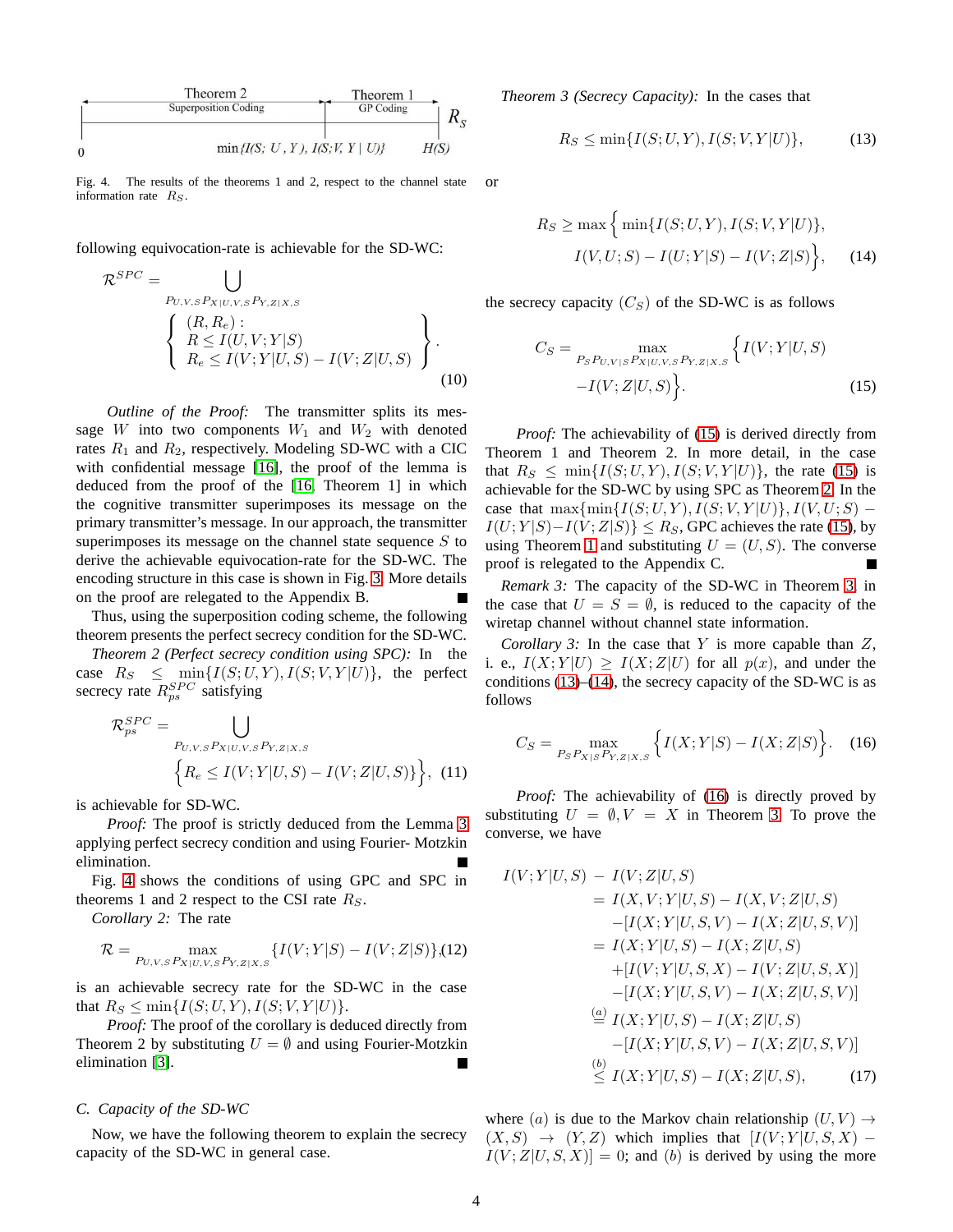capable condition. Now, we have

$$
I(X;Y|U,S) - I(X;Z|U,S)
$$
  
=  $I(U, X; Y|S) - I(U, X; Z|S)$   
-  $[I(U, X; Y|S) - I(U, X; Z|S)]$   
=  $I(X; Y|S) - I(X; Z|S)$   
+  $[I(U; Y|S) - I(U; Z|S)]$   
-  $[I(U, X; Y|S) - I(U, X; Z|S)]$   
(c)  
 $\leq I(X; Y|S) - I(X; Z|S),$  (18)

where  $(c)$  is derived by using the the Markov chain relationship and the more capable condition.

*1) An Example (Binary SD-WC):* As an example, consider the Binary SD-WC (BSD-WC), in which the channel outputs are described as

$$
Y = X \oplus S \oplus \eta_1,\tag{19}
$$

$$
Z = X \oplus S \oplus \eta_2, \tag{20}
$$

where  $\eta_1 \sim \mathcal{B}(N_1)$ ,  $\eta_2 \sim \mathcal{B}(N_2)$  and  $S \sim \mathcal{B}(Q)$ . For this channel we have the following theorem.

*Theorem 4:* When

<span id="page-4-0"></span>
$$
R_S \le I(S;Y),\tag{21}
$$

or

$$
R_S \ge \max\{I(S;Y), I(X;S) - I(X;Z|S)\},\tag{22}
$$

the secrecy capacity of the BSD-WC is

$$
C_S^{BSD-WC} = [H(N_2) - H(N_1)]^+, \tag{23}
$$

in which  $[x]^{+} = \max\{0, x\}.$ 

*Proof:* Substituting  $U = \emptyset$ ,  $V = X$  in Theorem [3](#page-3-1) leads to the secrecy capacity as following under the conditions [\(21\)](#page-4-0)- [\(22\)](#page-4-0)

$$
C'_{S} = \max_{P_{S}P_{X|S}P_{Y,Z|X,S}} I(X;Y|S) - I(X;Z|S). \tag{24}
$$

Let  $X \sim \mathcal{B}(P)$  which is independent of S. Note that the nature of the BSC forces us to choose Bernoulli distribution function for the channel input.Now, we have

$$
I(X; Y|S) - I(X; Z|S)
$$
  
=  $H(Y|S) - H(Y|X, S) - H(Z|S) + H(Z|X, S)$   
=  $H(X \oplus \eta_1) - H(\eta_1) - H(X \oplus \eta_2) + H(\eta_2)$   
=  $H(N_2) - H(N_1) - [H(P*N_2) - H(P*N_1)],$  (25)

in which  $P * u = P(1 - u) + (1 - P)u$  and  $H(N_i) =$  $-N_i \log(N_i) - (1 - N_i) \log(1 - N_i), i = \{1, 2\}$  is the binary entropy function. For  $P < \frac{1}{2}$ , the function  $P * u$  is monotonically increasing in  $u \in [0, 1/2]$ . Hence, setting  $P = 1/2$ we have  $H(P*N_2) - H(P*N_1) = 0$  which achieves the maximum of  $I(X; Y|S) - I(X; Z|S)$  as  $H(N_2) - H(N_1)$ . In the case that  $N_1 \leq N_2$  the right hand side of [\(25\)](#page-4-0) is negative. It means that the eavesdropper can decode any message intended for the receiver. The proof of the converse is directly derived from Corollary [3](#page-3-3) which implies that the right-hand-side of [\(24\)](#page-4-0) is an outer bound on the capacity of the model in which the



<span id="page-4-1"></span>Fig. 5. Gaussian state-dependent wiretap channel.

legitimate receiver is more capable than the eavesdropper. This completes the proof.

*Remark 4:* The capacity of the BSD-WC under the conditions [\(21\)](#page-4-0) and [\(22\)](#page-4-0), is equal to the capacity of the binary wiretap channel without channel state. It means that the coding schemes used in the theorems 1 and 2 cancels the channel state out to meet the capacity.

# V. GAUSSIAN SD-WC: DIRTY PAPER SCHEME

In this section, we extend the results of the theorems 1 and 2 to the Gaussian SD-WC (GSD-WC). First, consider the GSD-WC (Fig. [5\)](#page-4-1) which is described as follows.

$$
Y = X + S + \eta_1,
$$
  
\n
$$
Z = X + S + \eta_2,
$$
\n(26)

where  $X$  denotes the channel input and  $Y$  and  $Z$  denote the channel outputs at the legitimate receiver and eavesdropper, respectively.  $\eta_i \sim N(0, N_i), i \in \{1, 2\}$  is Additive White Gaussian Noise (AWGN), and we assume the channel state random variable as  $S \sim N(0, Q)$ . Now, we have the following theorem for the GSD-WC.

<span id="page-4-2"></span>*Theorem 5:* The secrecy capacity of the GSD-WC is

$$
C_S^{GSD-WC} = [\mathcal{C}(\frac{P}{N_1}) - \mathcal{C}(\frac{P}{N_2})]^+, \tag{27}
$$

in which  $\mathcal{C}(x) = \frac{1}{2} \log(1+x)$ .

*Proof:* The proof the achievability of the rate [\(27\)](#page-4-2) is derived from Theorem 1 and 2 as follows:

First, we assume the channel input as  $X \sim N(0, P)$  which is independent of the channel state sequence and the AWGNs. Then, we use the Dirty Paper approach [\[10\]](#page-8-6) on theorems 1 and 2, directly. For this, we split the channel input as  $X =$  $X_1 + X_2 + \sqrt{\frac{\alpha}{P}Q}$ , in which  $X_1$  is related to the confidential message and  $X_2$  is related to the common message which reduces the interference at the legitimate receiver, and we have

$$
X_1 \sim \mathcal{N}(0, \alpha \bar{\beta} P), \tag{28}
$$

$$
X_2 \sim \mathcal{N}(0, \alpha \beta P),\tag{29}
$$

where  $0 \le \alpha, \beta \le 1$  are the power coefficients for sending the confidential and the common messages in the transmitter, respectively. Also we define  $\bar{\alpha} = 1 - \alpha$ ,  $\bar{\beta} = 1 - \beta$ .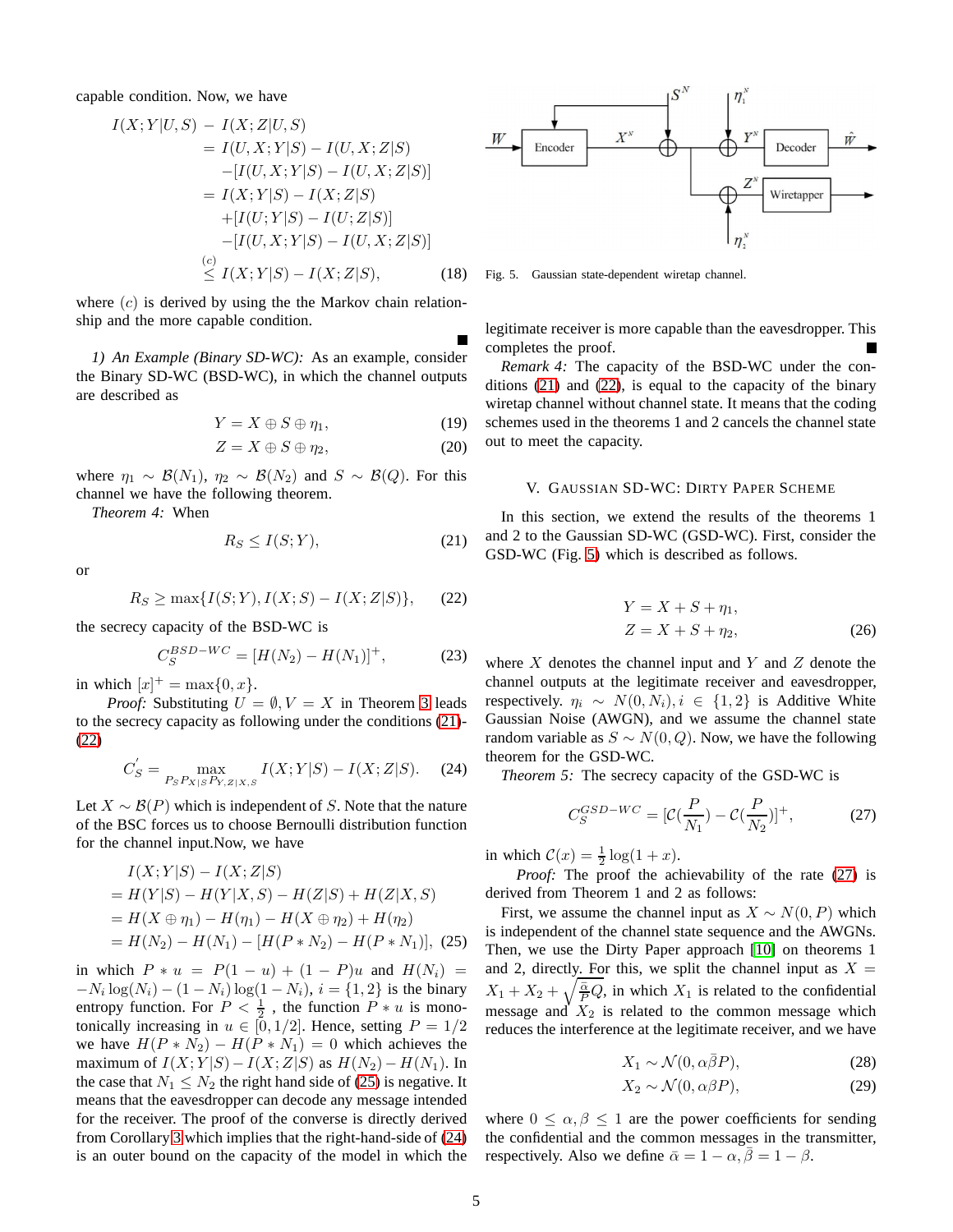Let the axillary random variables  $V$  and  $U$  as

$$
V = X_1 + \lambda_1 S,\tag{30}
$$

$$
U = X_2 + \lambda_2 S \tag{31}
$$

in which the transmitter uses  $0 \leq \lambda_1, \lambda_2 \leq 1$  to bin its message against the state of the channel as GPC. Note that in the SPC the transmitter does not forward the channel state, and the channel state is not contained in  $V$ . Thus, in SPC case, we should substitute  $\lambda_1 = 0$ . Now, we find the variables  $\alpha$ ,  $\beta$ ,  $\lambda_1$ ,  $\lambda_2$  which maximize the achievable secrecy rate of Theorem 1 leading to the capacity of GSD-WC.

Based on Theorem 1, for the GPC case, we can define

$$
R_{e_1} \triangleq I(V, U; Y) - I(V, U; S) = H(V, U|S) - H(V, U|Y), R_{e_2} \triangleq I(V; Y|U) - I(V; S, Z|U) = H(V|U) - H(V|Y, U) -H(S, Z|U) + H(S, Z|U, V).
$$
(32)

Now, we calculate each term of [\(32\)](#page-4-2) using the standard approach [\[18\]](#page-8-16) yielding [\(33\)](#page-4-2)-[\(38\)](#page-4-2) in top of the next page. Taking derivatives of  $R_{e_1}$  with respect to  $\lambda_1$  and  $\lambda_2$  and setting to zero yields

$$
\hat{\lambda}_1 = \frac{\alpha \bar{\beta} P(K+1)}{\alpha P + N_1} \tag{39}
$$

$$
\hat{\lambda}_1 = \frac{\alpha \beta P(K+1)}{\alpha P + N_1} \tag{40}
$$

Then, we substitute these optimal variables in [\(32\)](#page-4-2) to get

$$
R_{e_1}(\hat{\lambda}_1, \hat{\lambda}_2) = C \left[ \frac{\alpha P}{N_1} \right],\tag{41}
$$

$$
R_{e_2}(\hat{\lambda}_1, \hat{\lambda}_2) = C \left[ \frac{\alpha P}{N_1} \right] - C \left[ \frac{\alpha P}{N_2} \right]. \tag{42}
$$

Next, we optimize [\(41\)](#page-4-2)-[\(42\)](#page-4-2) with respect to  $\alpha$  and  $\beta$ . In the case  $N_1 > N_2$ , the derived result of  $R_{e_2}$  is a decreasing function with respect to  $\alpha$  and  $\bar{\beta}$ . Thus, this function is maximized at  $\alpha = \overline{\beta} = 0$ , and  $\lambda_1 = \lambda_2 = 0$ . Therefore, the achievable rates are equal to zero for this case, i.e.,  $R_{e_1} = R_{e_2} = 0$ .

In the case that  $N_1 \, < N_2$ ,  $R_{e_2}$  is an increasing function with respect to  $\alpha$  and  $\bar{\beta}$ . Thus, this function is maximized at  $\alpha^* = \overline{\beta^*} = 1$ . Finally, the variables  $\alpha^* = 1, \beta^* = 0, \lambda_1^* = 1$  $\frac{P}{P+N_1}$ ,  $\lambda_2^* = 0$  leads the secrecy achievable rate of Theorem 1 to

$$
R_e^* = \min\{R_{e_1}(\lambda_1, \lambda_2), R_{e_2}(\lambda_1, \lambda_2)\}
$$
  
=  $\mathcal{C}\left(\frac{P}{N_1}\right) - \mathcal{C}\left(\frac{P}{N_2}\right).$  (43)

We conclude that for the GPC for all cases of  $N_1$  and  $N_2$ the secrecy achievable rate is as follows

$$
R_{e-GPC}^* = \left[ \mathcal{C}(\frac{P}{N_1}) - \mathcal{C}(\frac{P}{N_2}) \right]^+.
$$
 (44)

Note that the necessary condition, in Theorem 1, under which the GPC gives the secrecy achievable rate, is satisfied and discussed in Remark 5.

Now, based on Theorem 2 for the SPC case, we can define

$$
V = X,\t\t(45)
$$

$$
U = \emptyset. \tag{46}
$$

substituting these parameters in [\(11\)](#page-3-2) we have

$$
I(V;Y|U,S) - I(V;Z|U,S)
$$
  
=  $I(X;Y|S) - I(X;Z|S)$   
=  $H(Y|S) - H(Y|X,S) - H(Z|S) + H(Z|X,S)$   
=  $H(X + \eta_1) - H(\eta_1) - H(X + \eta_2) + H(\eta_2)$   
=  $C(\frac{P}{N_1}) - C(\frac{P}{N_2}),$  (47)

which means that the chosen parameters in [\(45\)](#page-4-2)-[\(46\)](#page-4-2), lead Theorem 2 to the following secrecy achievable rate

$$
R_{e-SPC}^* = \left[ \mathcal{C}(\frac{P}{N_1}) - \mathcal{C}(\frac{P}{N_2}) \right]^+.
$$
 (48)

Note that the necessary condition, in Theorem 2, under which the SPC gives the secrecy achievable rate, is satisfied and discussed in Remark 5.

For the converse proof, using the fact that the legitimate receiver is more capable than the wiretapper, we can use the result of Corollary [3.](#page-3-3) Thus, we should prove that choosing the Gaussian distribution for the channel input, maximizes the achievable rate to the capacity of the wiretap cannel without channel state. Without loss of generality, we assume that the channel is physically degraded, i. e.,  $\eta_2 = \eta_1 + \eta_2'$ , in which  $\eta'_2 \sim N(0, N_2 - N_1)$ . For the outer bound on the capacity of the channel we have

$$
I(X;Y|S) - I(X;Z|S)
$$
  
=  $I(X; X + \eta_1) - I(X; X + \eta_2)$   
=  $H(X + \eta_1) - H(\eta_1) - H(X + \eta_2) + H(\eta_2)$   
=  $\frac{1}{2} \log \left(\frac{N_2}{N_1}\right) - [H(X + \eta_2) - H(X + \eta_1)].$ (49)

Then, by substituting  $M = X + \eta_1$  we have

$$
H(X + \eta_2) - H(X + \eta_1)
$$
  
=  $H(M + \eta_2') - H(M)$   

$$
\geq \frac{1}{2} \log(2^{2H(\eta_2')} + 2^{2H(M)}) - H(M)
$$
  
=  $\frac{1}{2} \log(2\pi e(N_2 - N_1) + 2^{2H(M)}) - H(M)(50)$ 

where  $(c)$  is derived by the entropy power inequality (EPI) [\[3\]](#page-8-15). Moreover,  $\frac{1}{2} \log(2\pi e(N_2 - N_1) + 2^{2H(u)}) - H(u)$  is a monotonic increasing function with respect to u and  $H(M) \leq$  $\frac{1}{2} \log(2\pi e(P + N_1))$ . Thus, we have

$$
H(X + \eta_2) - H(X + \eta_1)
$$
  
\n
$$
\geq \frac{1}{2} \log(2\pi e(N_2 - N_1) + 2\pi e(P + N_1))
$$
  
\n
$$
-\frac{1}{2} \log(2\pi e(P + N_1))
$$
  
\n
$$
= \frac{1}{2} \log \left(\frac{P + N_2}{P + N_1}\right).
$$
 (51)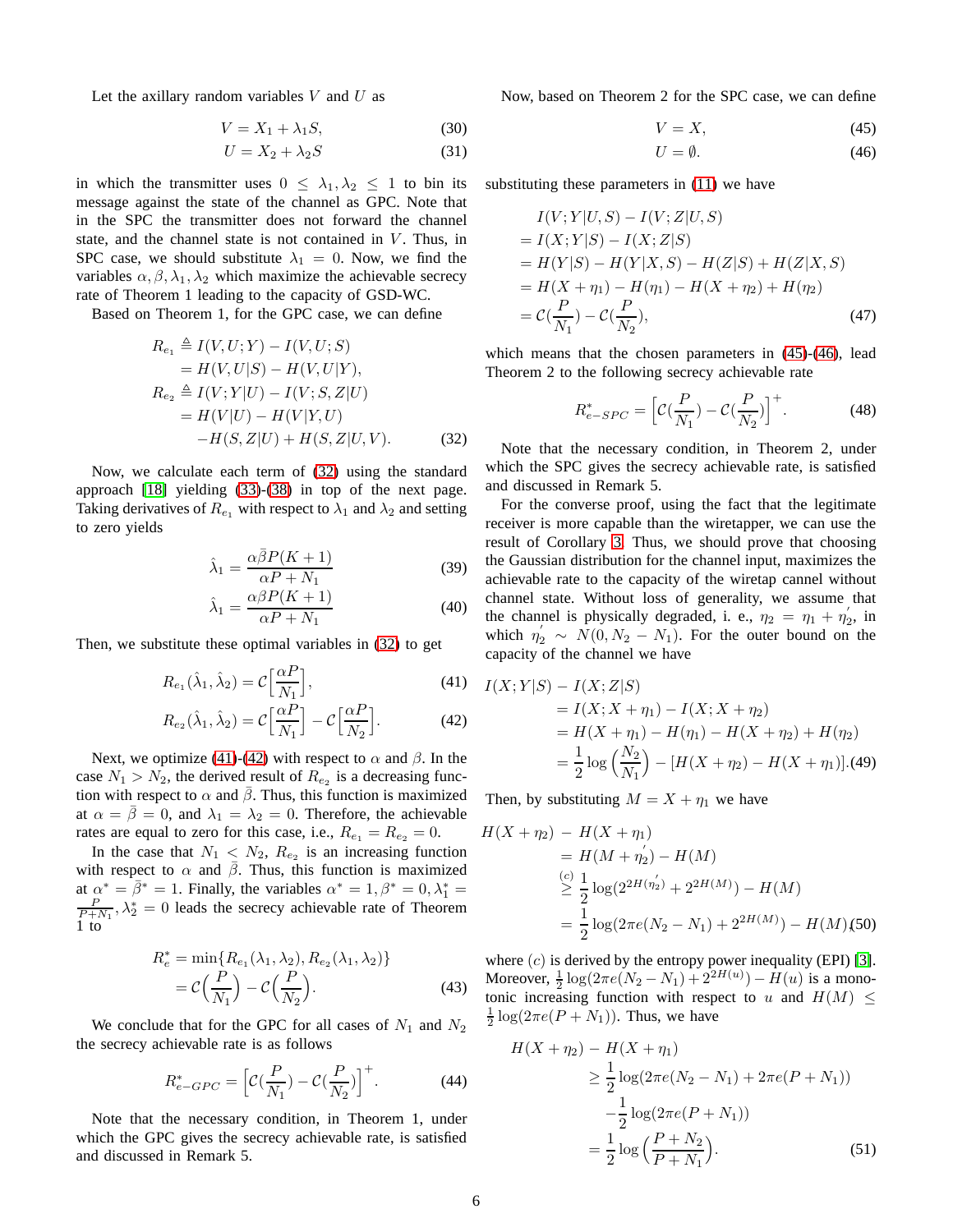$$
H(V,U|S) = \frac{1}{2}\log[(2\pi e)^2\alpha^2\beta\bar{\beta}P^2],\tag{33}
$$

$$
H(V, U|Y) = \frac{1}{2} \log \left[ (2\pi e)^2 \{ (\alpha \beta P + \lambda_2^2 Q)(\alpha \bar{\beta} P + \lambda_1^2 Q) - \lambda_1^2 \lambda_2^2 Q^2 + \frac{A}{B} \} \right],
$$
(34)

$$
H(V|U) = \frac{1}{2}\log\left[(2\pi e)\{(\alpha\bar{\beta}P + \lambda_1^2 Q) - \frac{\lambda_1^2 \lambda_2^2 Q^2}{\alpha\beta P + \lambda_2^2 Q}\}\right]
$$
(35)

$$
H(V|Y,U) = \frac{1}{2}\log\left[ (2\pi e)\{ (\alpha \bar{\beta}P + \lambda_1^2 Q) - \lambda_1^2 \lambda_2^2 Q^2 + \frac{C}{D} \} \right],
$$
\n(36)

$$
H(S, Z|U) = \frac{1}{2}\log\left[ (2\pi e)\left\{ \frac{\alpha\beta PQ}{\alpha\beta P + \lambda_2^2 Q} \right\} \right] + \log\left[ (2\pi e)\left\{ \alpha\bar{\beta}P + N_2 \right\} \right]
$$
(37)

$$
H(S, Z|U, V) = \frac{1}{2} \log \left[ (2\pi e) \left\{ \frac{\alpha^2 \beta \bar{\beta} P^2 Q}{\alpha^2 \beta \bar{\beta} P^2 + \lambda_1^2 \alpha \beta P Q + \lambda_2^2 \alpha \bar{\beta} P Q} \right\} \right] + \log[(2\pi e) N_2]
$$
(38)

in which

$$
A = -(\alpha\beta P + \lambda_2^2 Q)(\alpha\bar{\beta}P + \lambda_1 Q(K+1))^2 - (\alpha\bar{\beta}P + \lambda_1^2 Q)(\alpha\beta P + \lambda_2 Q(K+1))^2 +2\lambda_1 \lambda_2 Q(\alpha\bar{\beta}P + \lambda_1 Q(K+1))(\alpha\beta P + \lambda_2 Q(K+1))
$$
  
\n
$$
B = P + (2K+1)Q + N_1
$$
  
\n
$$
C = -(\lambda_1 \lambda_2 Q)^2 (P + (2K+1)Q + N_1) - (\alpha\beta P + \lambda_2^2 Q)(\alpha\bar{\beta}P + \lambda_1 Q(K+1))^2 +2\lambda_1 \lambda_2 Q(\alpha\bar{\beta}P + \lambda_1 Q(K+1))(\alpha\beta P + \lambda_2 Q(K+1))
$$
  
\n
$$
D = (\alpha\beta P + \lambda_2^2 Q)(P + (2K+1)Q + N_1) - (\alpha\beta P + \lambda_2 Q(K+1))^2
$$
  
\n
$$
K = \sqrt{\frac{\bar{\alpha}P}{Q}},
$$

Finally, we have

$$
I(X;Y|S) - I(X;Z|S)
$$
  
\n
$$
\geq \frac{1}{2} \log \left( \frac{N_2}{N_1} \right) - \frac{1}{2} \log \left( \frac{P + N_2}{P + N_1} \right)
$$
  
\n
$$
= C(\frac{P}{N_1}) - C(\frac{P}{N_2}),
$$
\n(52)

and the equality is attained by choosing  $X \sim \mathcal{N}(0, P)$ .

*Remark 5:* We should note that GPC is used in the case that  $\min\{I(S;U,Y), I(S;V,Y|U)\}\leq R_S \leq H(S)$ . By substituting the optimal parameters  $\alpha^* = 1, \beta^* = 0, \lambda_1^* =$  $\frac{P}{P+N_1}, \lambda_2^* = 0$ , this condition is reduced to  $I(S;Y) \leq$  $R_S \leq H(S)$ . On the other hand, SPC is used when  $R_S \leq$  $\min\{I(S;U,Y), I(S;V,Y|U)\}\$ , which by substituting R.V.s as [\(45\)](#page-4-2)-[\(46\)](#page-4-2), we have  $R_S \leq I(S;Y)$ . As shown in Fig. [6,](#page-6-0) our proposed coding schemes meet the capacity for any  $R_S$ . Note that in the Gaussian case,  $I(S;Y) = C(\frac{Q}{P+N_1})$ .

*Remark 6:* In GPC scheme, choosing  $\alpha^* = \overline{\beta}^* = 1$ and  $\lambda_1^*, \lambda_2^*$  results in

$$
V = X + \left(\frac{P}{P + N_1}\right)S,
$$
  
\n
$$
U = \emptyset,
$$
\n(53)

and it is noticeable that the parameter  $\lambda_1^* = \frac{P}{P + N_1}$  is similar to the one chosen in dirty paper channel [\[10\]](#page-8-6) to achieve the capacity in the state-dependent channel. This inspired the authors to name the proposed method *Secure Dirty Paper Coding* (SDPC).

|          | CDC         |     |
|----------|-------------|-----|
| $\bf{0}$ | $L(S \cdot$ | 11D |

<span id="page-6-0"></span>Fig. 6. The conditions under which GPC (by substituting R.V.s as  $V = X + (\frac{P}{P+N}S)$  and SPC (by substituting R.V.s  $V = X; U = \emptyset$ ) are used in Gaussian state-dependent wiretap channel.

## VI. DISCUSSIONS AND CONCLUSIONS

In this paper we derived two equivocation-rates for the state-dependent wiretap channel in which the channel state information is assumed to be known non-causally at the transmitter. These equivocation-rates are derived from the equivocation-rate regions reported for the cognitive interference channel [\[15\]](#page-8-12), [\[16\]](#page-8-13). Comparing our model to the cognitive interference channel, the channel state plays the role of the message of the primary user. The transmitter uses the coding schemes previously used by the cognitive transmitter, i.e. Gel'fand-Pinsker coding and superposition coding. By this point of view, we derived new achievable equivocation-rates for the state-dependent wiretap channel. Then, we showed that the derived equivocation-rates meet the capacity of the state-dependent wiretap channel under some conditions. As an example, the secure capacity of a state-dependent binary symmetric channel was considered which confirms the general results. Afterward, the state-dependent Gaussian wiretap channel was studied, and our achievable equivocation-rates lead to the capacity in Gaussian case. It was shown that the capacity of the state-dependent Gaussian wiretap channel is equal to the capacity of the Gaussian wiretap channel without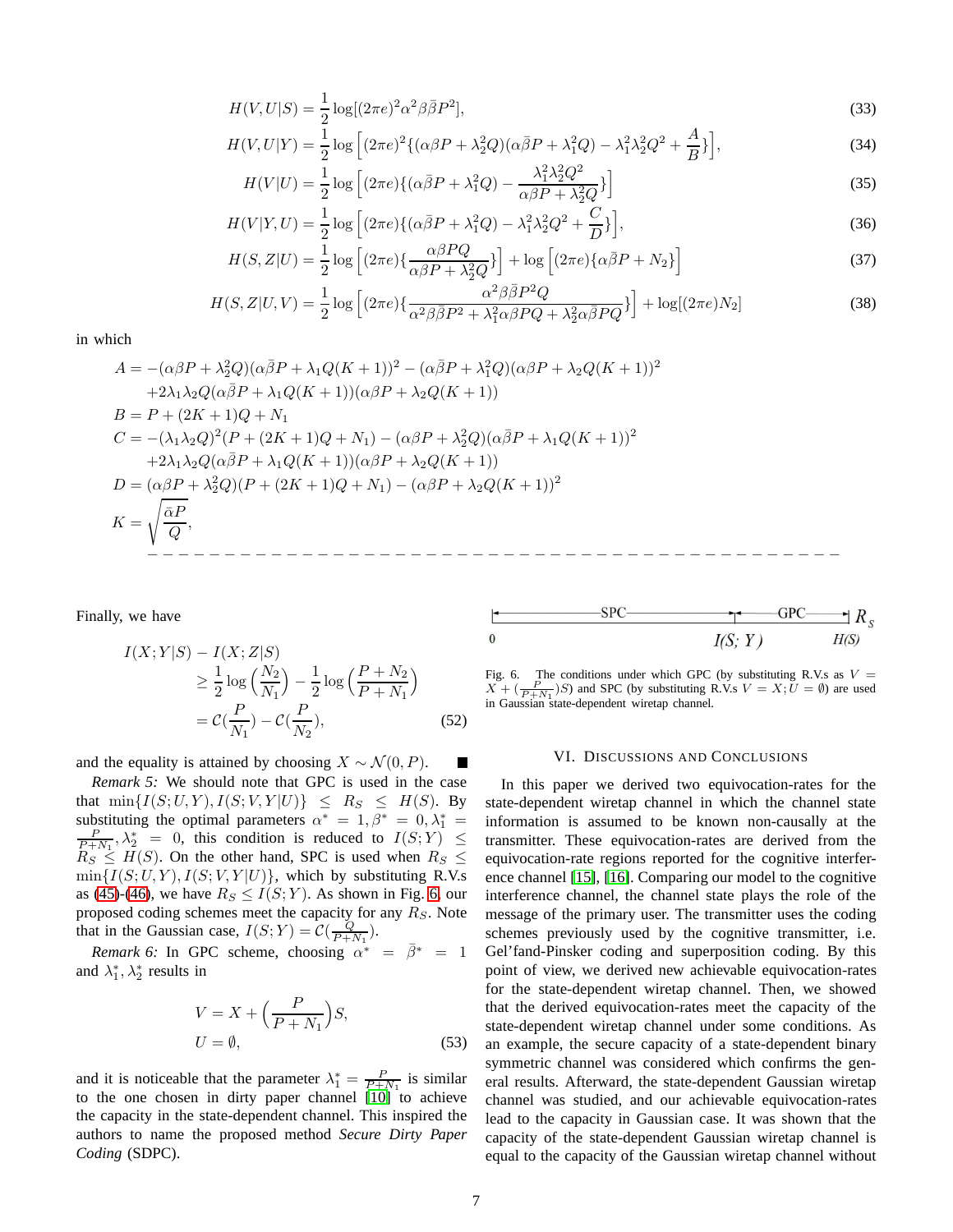channel state. This result was derived using dirty paper coding approach [\[10\]](#page-8-6), by maximizing the equivocation-rates. The authors called this coding scheme Secure Dirty Paper Coding.

To compare our model with the one presented in [\[1\]](#page-8-0), we should note that in [\[1\]](#page-8-0), the transmitter which non-causally knows the CSI, uses this information to increase its secrecy rate to  $R^{Chen-Vinck} = I(V;Y) - \max\{I(V;S), I(V;Z)\}.$ Therein, it is assumed that the CSI is not known at the eavesdropper. Thus, in the case that  $I(V;S) \geq I(V;Z)$ , binning the codewords into  $2^{nI(V;S)}$  bins, overcomes the channel state, and in this case the message will be kept secure by the random coding scheme. In Gaussian case, when  $I(V; S) \geq I(V; Z)$ , this approach leads to the capacity of the point to point channel, i. e.,  $\frac{1}{2} \log(1 + \frac{P}{N_1})$ . Furthermore, the output of the channel at the eavesdropper assumed to be a degraded version of the one at the legitimate receiver, i. e., the  $U \to (X, S) \to Y \to Z$  forms a Markov chain in [\[1\]](#page-8-0). But in the model considered in this paper, the CSI can be decoded at the eavesdropper. Thus, the CSI cannot be used to improve the secrecy rate in SD-WC. It is noticeable that due to the capability of the eavesdropper to estimate the channel, the assumption that the CSI can be decoded at the eavesdropper sounds a little realistic. Moreover, in our model it is not necessary to assume the channel output at the eavesdropper to be a degraded version of the legitimate receiver's one.

## APPENDIX A

#### PROOF OF THE LEMMA 2

The SD-WC is modeled with a CIC, i. e., the CSI is considered as a primary transmitter's message and thus is transmitted through the channel; and the transmitter in SD-WC plays the role of a cognitive transmitter who has the message of the primary one non-causally. On the other hand, the transmitted message in SD-WC must be confidential at the primary receiver who acts as an eavesdropper for the cognitive transmitter's message. First, note that in [\[15\]](#page-8-12) two confidential messages are considered in CIC model, i. e., the primary and the cognitive receivers act as eavesdroppers for each other's message. Here, we just consider the cognitive transmitter's message to be confidential at the primary receiver. Hence, we reduce the rate region of [\[15\]](#page-8-12) to the CIC with one confidential message by excluding extra secrecy condition. Thus, we have the following lemma.

*Lemma 4:* [\[15,](#page-8-12) Theorem 1] The set of the rates  $(R_1, R_{2_a}, R_c, R_{e_2})$  satisfying

$$
R_1 \le I(X_1; U, Y_1 | T), \tag{54}
$$

$$
R_{2a} \le I(V; Y_2 | U, T) - I(V; X_1 | U, T), \tag{55}
$$

$$
R_2 \le I(U, V; Y_2 | T) - I(U, V; X_1 | T), \tag{56}
$$

$$
R_1 + R_c \le I(X_1, U; Y_1 | T), \tag{57}
$$

$$
R_{e_2} \le I(V; Y_2 | U, T) - I(V; X_1, Y_1 | U, T), \quad (58)
$$

is achievable for CIC with a confidential message.

Now, comparing the SD-WC (Fig. [1\)](#page-1-0) with the CIC (Fig. [7\)](#page-7-0), we can derive a new achievable rate for the SD-WC. We should note that the message of the primary transmitter plays the role of the channel sate in SD-WC. Since the eavesdropper is not



<span id="page-7-0"></span>Fig. 7. Cognitive interference channel with a confidential messages.

forced to decode the channel state in SD-WC, we should relax the terms contain  $R_1$  which is related to the rate of the primary transmitter's message (the channel state in SD-WC). Thus, by setting

$$
W_2 = W, R_1 = R_S, R_{2a} = R_1,
$$
  
\n
$$
R_c = R_2, R_{e_2} = R_e,
$$
  
\n
$$
R = R_1 + R_2,
$$
  
\n
$$
Y_1 = Z, Y_2 = Y,
$$
  
\n
$$
X_1 = S, X_2 = X,
$$
\n(59)

and relaxing the rates (48) and (51), we derive the equivocation-rate of Lemma [2.](#page-2-0) Finally, we remark that we can derive the equivocation-rate of Lemma [2](#page-2-0) directly by introducing the codebook generation, encoding and decoding schemes, error analysis and equivocation computation similar to the one presented in [\[15\]](#page-8-12).

# <span id="page-7-1"></span>APPENDIX B PROOF OF THE LEMMA 3

Consider the CIC with one confidential message (Fig. [7\)](#page-7-0). Using the SPC, the achievable equivocation-rate region for this

channel is derived by [\[16\]](#page-8-13) as follows. *Lemma 5:* [\[16,](#page-8-13) Theorem 1] The set of the

rates 
$$
(R_1, R_2, R_e)
$$
 satisfying

$$
R_1 \le \min\{I(U, X_1; Y), I(U, X_1; Z)\} \tag{60}
$$

$$
R_2 \le I(U, V; Z|X_1),\tag{61}
$$

$$
R_1 + R_2 \le \min\{I(U, X_1; Y), I(U, X1; Z)\}\
$$

$$
+I(V;Z|U,X_1),\t\t(62)
$$

$$
R_e \le I(V; Z|U, X_1) - I(V; Y|U, X_1), \quad (63)
$$

is achievable for CIC with a secret message.

Now, by substituting  $R_2 = R_1 X_1 = S$  and relaxing the rates [\(60\)](#page-7-1) and [\(62\)](#page-7-1) which correspond to the primary user (channel state in our setting) the achievability of the equivocation-rate of Lemma [3](#page-2-3) is proved.

# APPENDIX C

#### THE CONVERSE PROOF OF THEOREM 3

The converse proof of Theorem [3](#page-3-1) is derived as follows. Consider the rate-pair  $(R, R_e)$  to be achievable. Then, we have

$$
NR \stackrel{(a)}{\leq} I(W;Y^N) - I(W;Z^N,S^N) + \epsilon
$$
  
\n
$$
\leq I(W;Y^N|S^N) - I(W;Z^N|S^N) + \epsilon
$$
  
\n
$$
\leq \sum_{i=1}^N I(W;Y_i|Y^{i-1},S^N) - I(W;Z^i|Z^N_{i+1},S^N) + \epsilon
$$